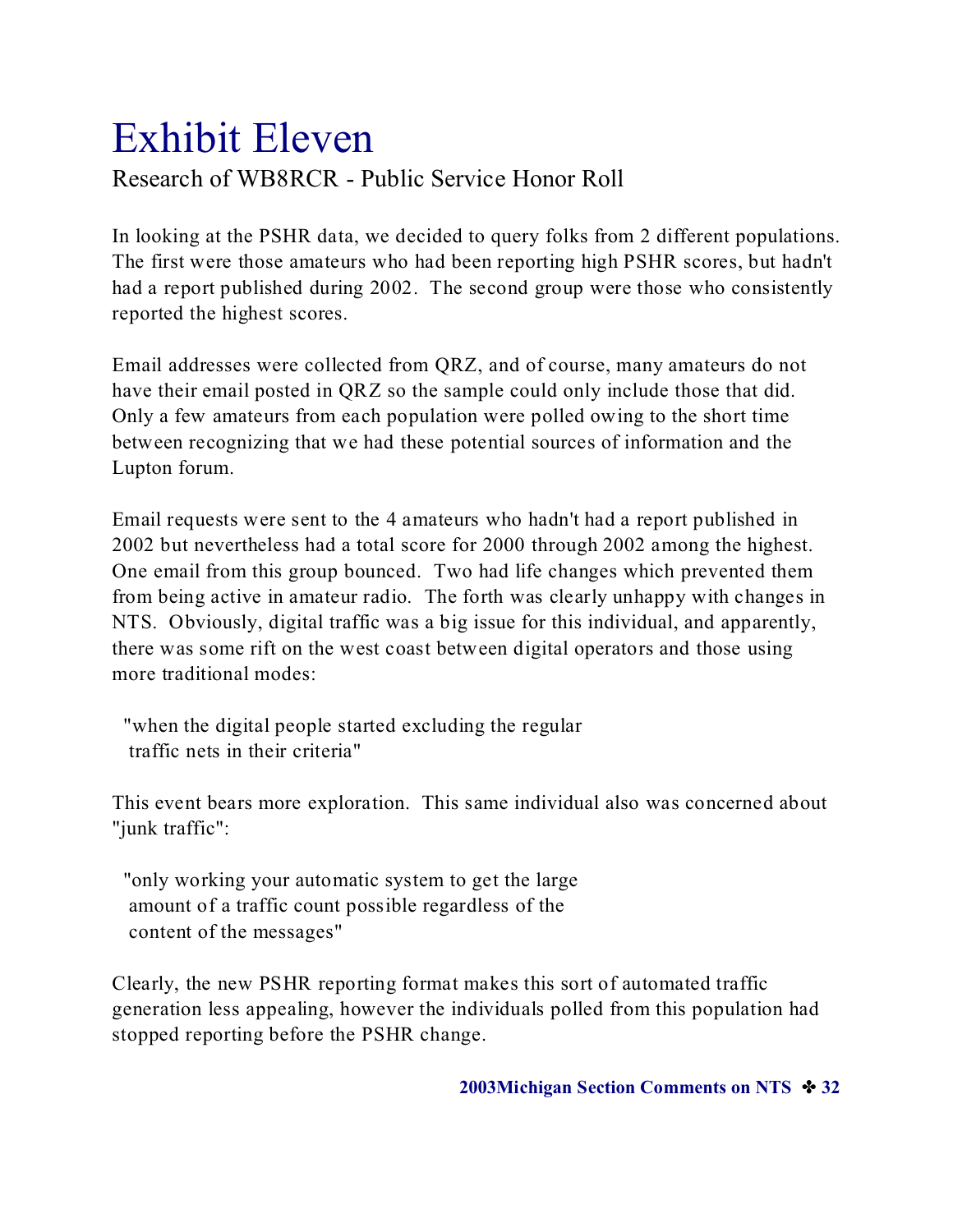### Exhibit Eleven Research of WB8RCR - Public Service Honor Roll

The top 20 scores for which email addresses could be located were also polled. 5 responded.

On responder, Bob Ehrhardt, W5ZX, offered to talk on the telephone and we had a very worthwhile conversation. He felt that recognition was an important issue, and as SEC for South Texas, he works hard to recognize volunteers whenever he can. He was also very strong on education. A concern he has is that very few new licensees understand how they can contribute. For these newer licensees, the new PSHR format should be drawing a lot more reports, because many more can qualify based on public service hours. However, most aren't aware of the PSHR or see it as something for more elite operators.

Reviewing the responses from the other leaders, the recognition theme is repeated:

 K4FQU: "I proudly display some 50 BPL's on the wall of my shack" KA4FZI:"Our CW NTS net, QFN, report for June is QNI 822 and QTC 409 in 60 sessions with all NCS and reps to 4RN and RN5 covered every session. It is a good record but who besides the participants can know? Unfortunately recognition of efforts by all was important and seems to have been muffled." W2MTA: "My PSHR certificate is dated June 1980. I've been

 an NTS Official since 1974 and was the Eastern Area Staff Chair from 1989 thru 2000."

and at least one other amateur mentioned that new licensees simply aren't aware of the NTS or of the PSHR.

 WA9VMD:"Most people do not work for a PSHR, and most don't even know what it is. Encouragement and talking don't seem to penetrate"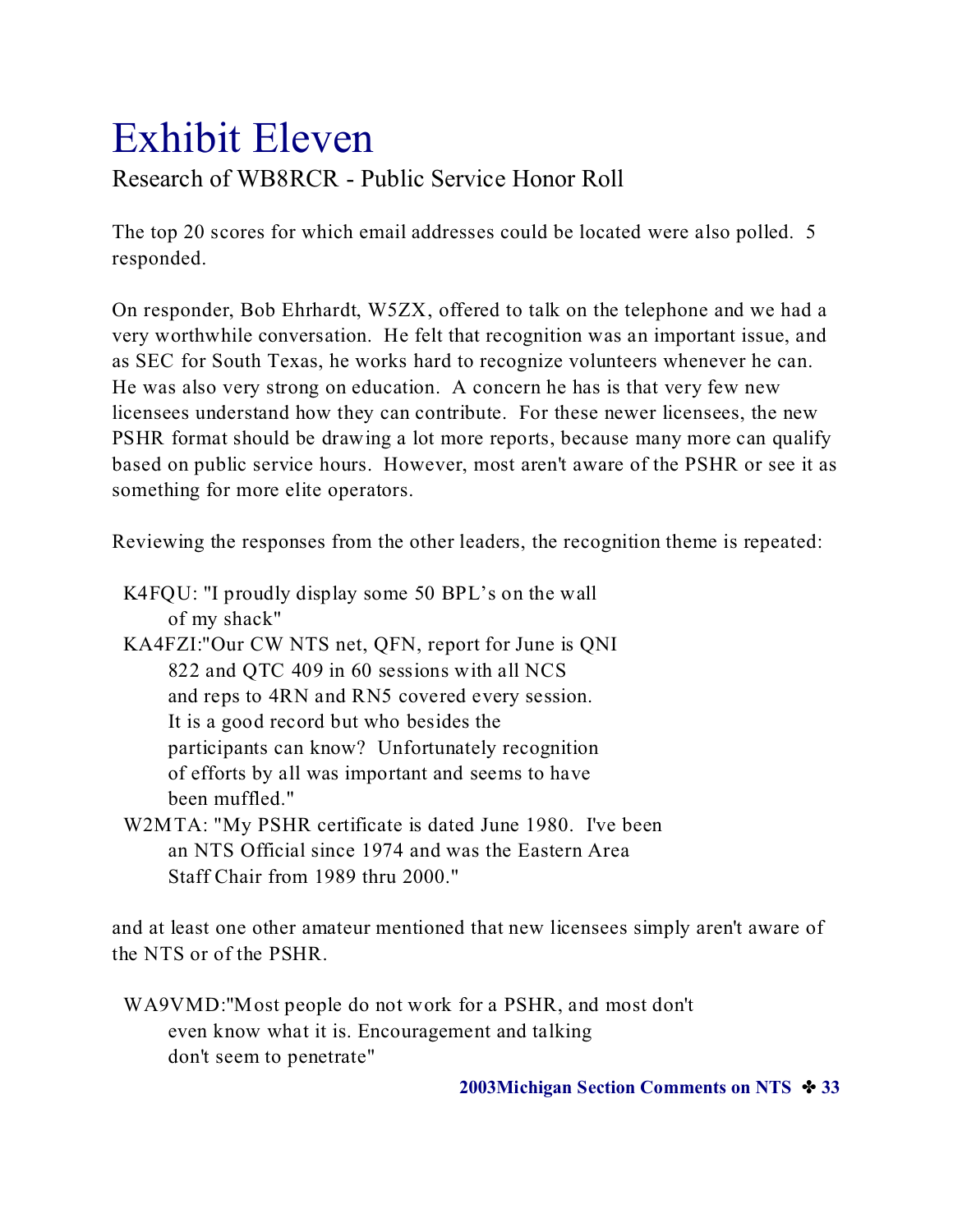## Exhibit Eleven Research of WB8RCR - Public Service Honor Roll

The education and recognition are intertwined. PSHR is one of those recognition vehicles that many don't know is available. ORS and OES appointments are another. Simply being named in the net report as a liasion to another net is significant for many. Perhaps local clubs could be encouraged to make announcements when one of their members gets any of these honors. It may get other members asking how they can join.

One of the vehicles South Texas uses is to have the STM on their weekly net, to comment after the ECs make their reports on what is happening in their counties. Having the recognition by the STM is significant, and motivates the ECs to get activities underway.



**2003Michigan Section Comments on NTS**  $\div$  **34**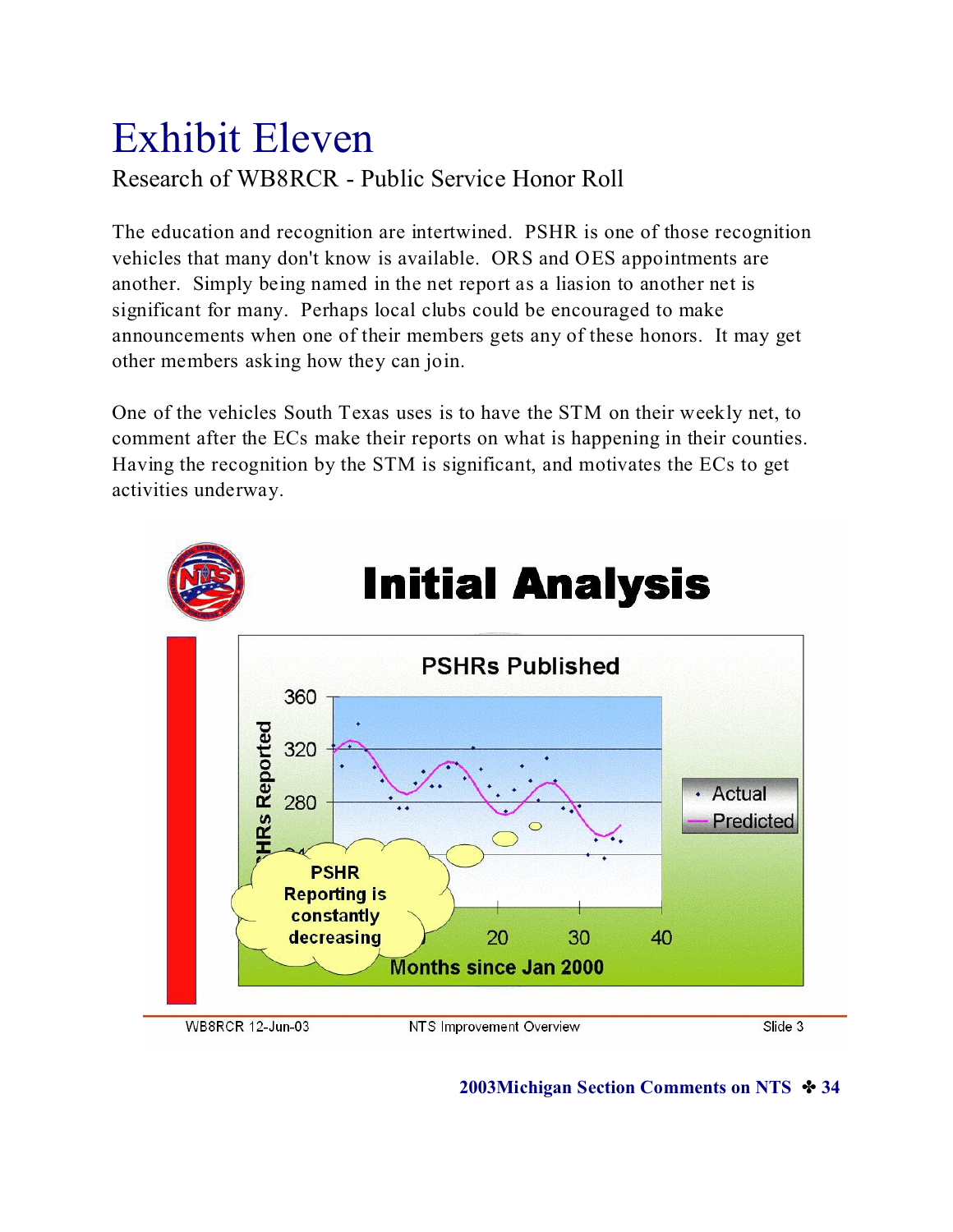## Exhibit Eleven

Research of WB8RCR - Public Service Honor Roll

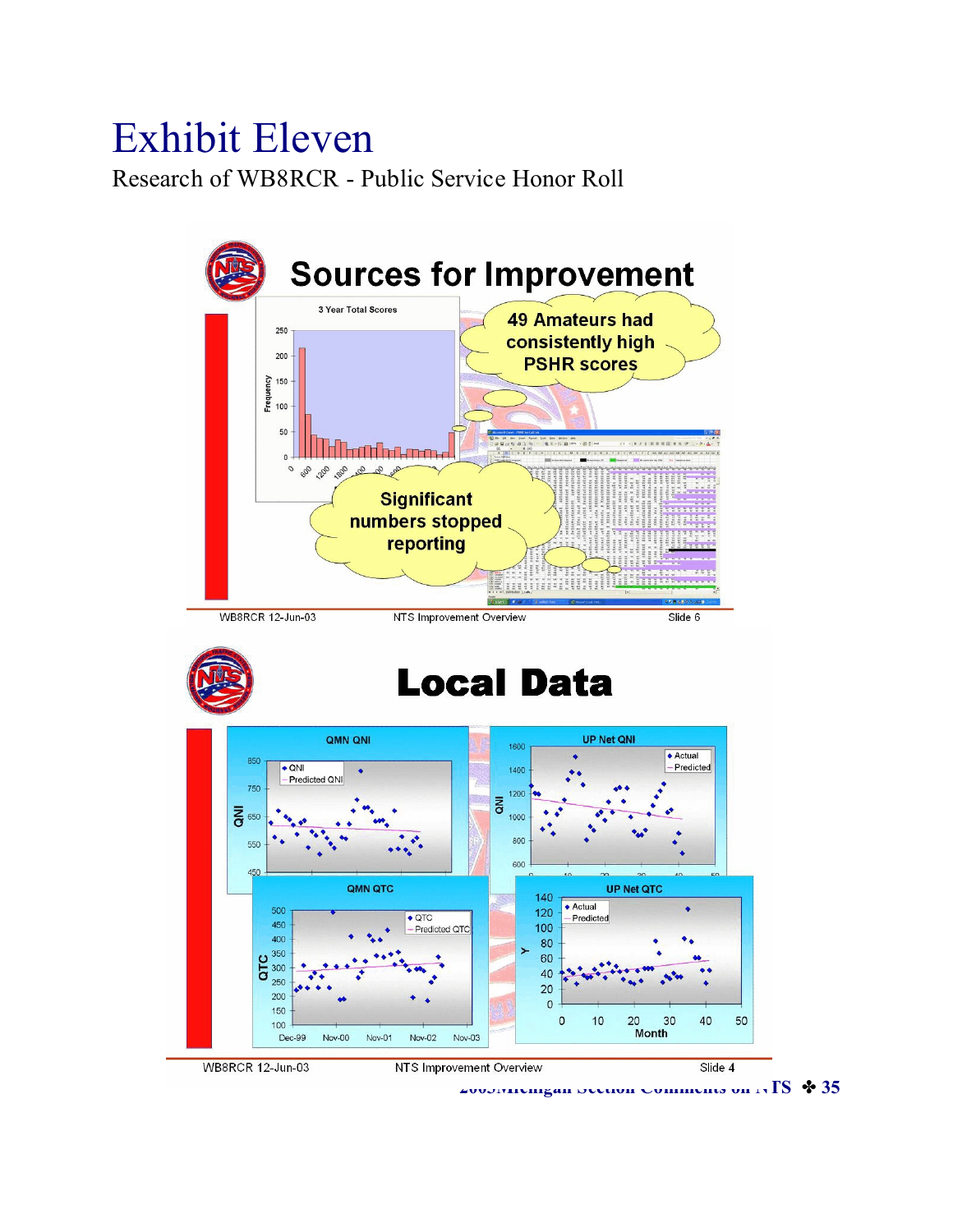## Exhibit Eleven

Research of WB8RCR - Public Service Honor Roll

| <b>Regression Statistics</b> |        |
|------------------------------|--------|
| Multiple R                   | 0.848  |
| R Square                     | 0.719  |
| <b>Adjusted R Square</b>     | 0.702  |
| <b>Standard Error</b>        | 13.162 |
| Observations                 | 36     |

#### **Analysis of Variance for the regression**

|            | dt | SS      | ΜS     |       | Significance F |
|------------|----|---------|--------|-------|----------------|
| Regression |    | 14620.9 | 7310.4 | 42.20 | 8.06044E-10    |
| Residual   | 33 | 5717.1  | 173.2  |       |                |
| Total      | 35 | 20338   |        |       |                |

|               |          | <b>Coefficients</b> Standard Error | t Stat       |
|---------------|----------|------------------------------------|--------------|
| Intercept     | 313.6    |                                    | 4.414 71.055 |
| <b>Months</b> | $-1.332$ | 0.219                              | -6.084       |
| Months'       | 16.21    | 3 2 1 5                            | 5.042        |
|               |          |                                    |              |

Note: Months**'** is the sine of months, scaled to 2 pi radians/year and offset by 0.44 months Y is the number of PSH reports published in QST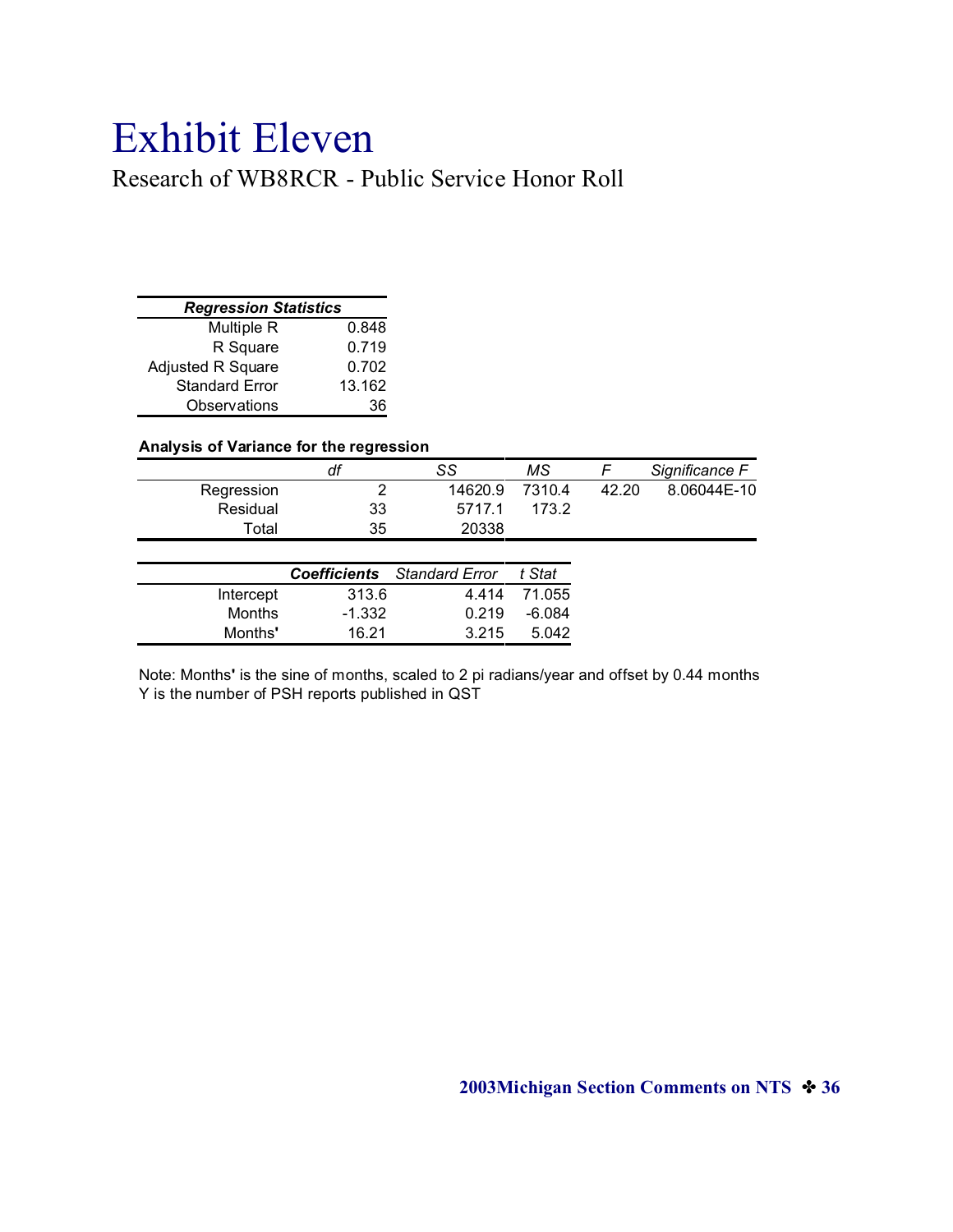Written Comments Received

### JOHN McDONOUGH, WB8RCR

Hello John.

Thank you for the accolades. Its much appreciated. I have worked hard for NTS and it is my forte in Amateur Radio. I prefer to handle traffic more than any other facet of ham radio.

I proudly display some 50 BPL's on the wall of my shack. I have been a ham since 1951, am one of the founding fathers of the Ft. Myers Amateur Radio Club, have held every position there is for at least twice and sometimes many times more. I am the current manager of the Southwest Florida Traffic Net and was just reelected last month to my 15th term. (Probably no one wants to work that hard at a hobby) I also am the publisher/editor of the club news paper called the "MODULATOR" , a position I have held for 14 years now. I am also an ARRL Public Information Officer, and the Official Bulletin Station . I work in RACES, ARES, and County Civil Defense. I am retired from the construction industry, (if you want to call it retired)hi.

Now that you know a little about me, lets see if I can help you in your situation.

Handling traffic is an art. Not something to be taken lightly, yet it must be instilled in each and every amateur that traffic, and or NTS is the very basis and or reason that we are licensed. Public service is the only salvation that Ham Radio has left. I/we stress this very much. We are lucky in that we have a rather large radio club, some 250 members on the rolls and average about 50 at any given meeting and during the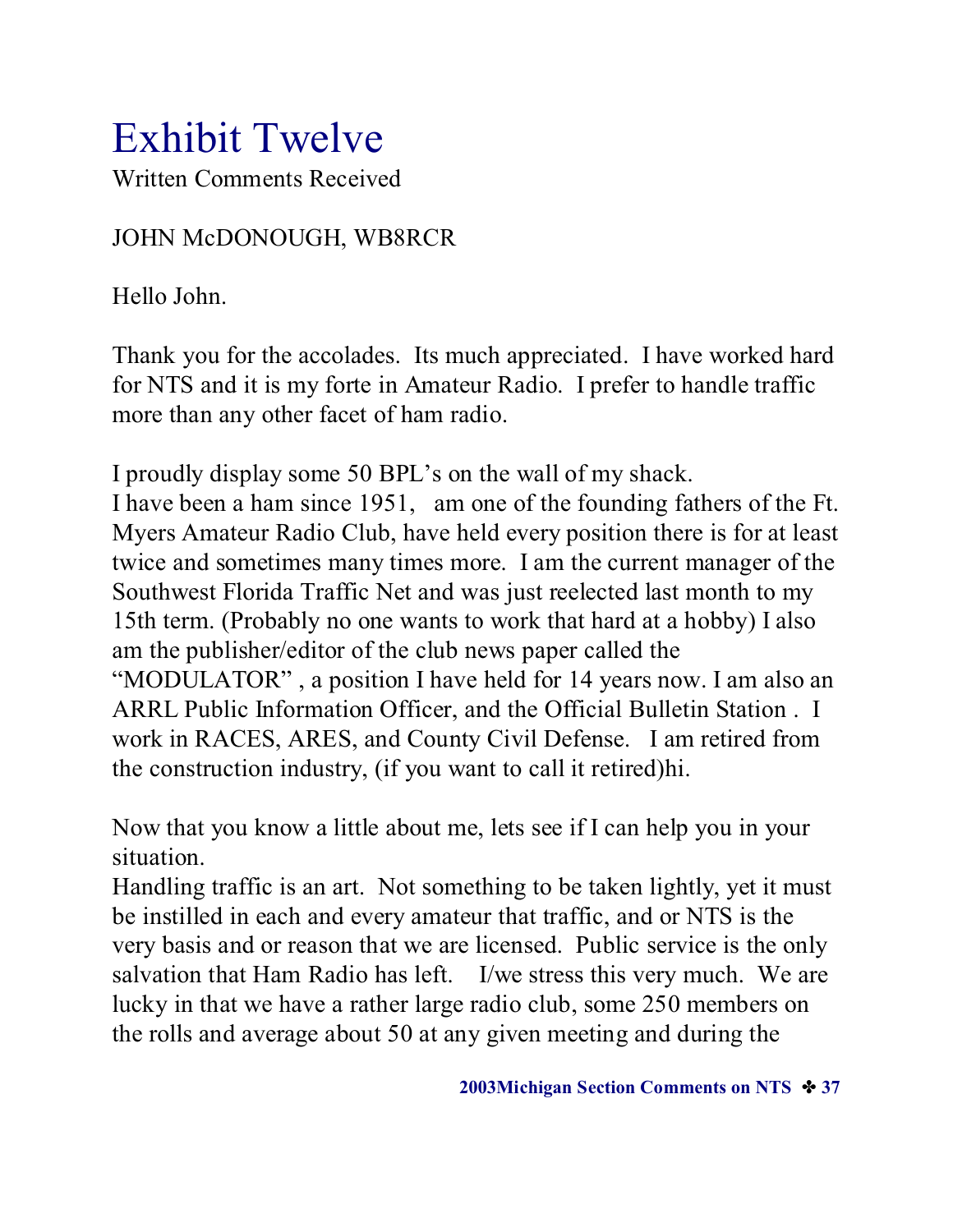Written Comments continued

winter season, sometimes double that. That is not to say that we are blessed with 250 workers. We are like any other club. About 10 percent do all the work.

What makes us stand out in the NTS system is that the club sponsors a traffic net. Daily at 1000 hrs on 2 meters, except for Sunday.

Now this net is primarily a traffic net and is advertized as such, however we make it a fun NTS setup. We handle all the traffic, which in many cases is 0, at the beginning of the net. That's primary and we get it out of the way. Next we ask for anyone who might have a QNC, or bulletins. Then we ask for anyone with announcements. Then we ask for anyone with formal written traffic. If anyone has any formal written traffic, then it is handled at that time on frequency. Then we ask for anyone that is short of time., mobile or handheld. These we let have their say immediately. Now the QNC's, Bulletins and or announcements are now given.

 Now we take check-ins, with or without traffic into the net. We average about 18 to 20 in the summer and up to about 30 in season. After a couple calls for check-ins, we go back to the top and start down the list of all checked in for a story, comment event, happening or just anything they want to talk about. As we go down the line, others may comment on something someone has previously said. It's really a gab session, but it keeps people coming and they in turn are subject to NTS by just being there. Occasionally, one of my Liaison stations whom I have dubbed my information officer of the net, will give a little two or three minute talk about the net, NTS,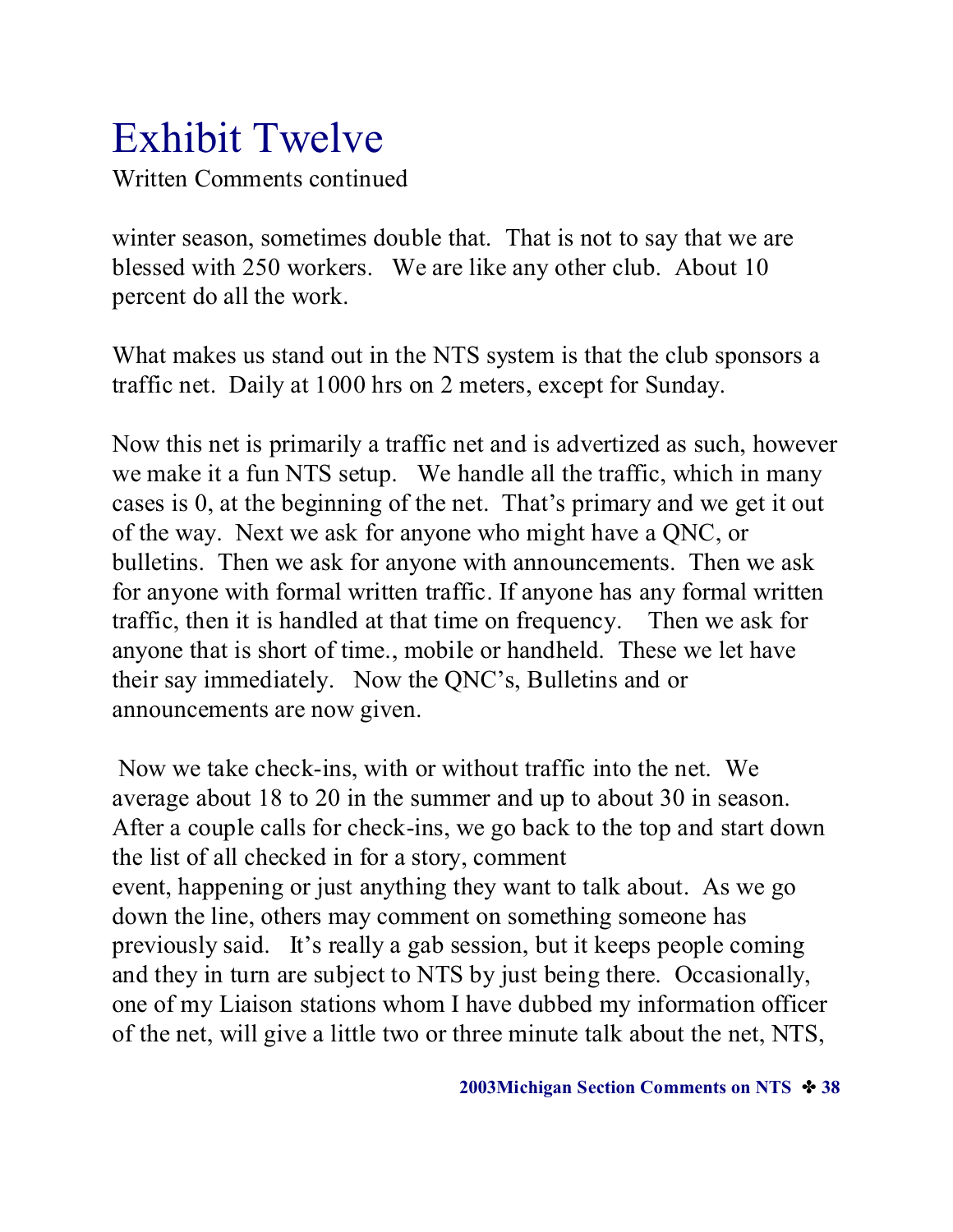### Exhibit Twelve Written Comments continued

making up a piece of traffic, what happens to it when we get it, etc. It is only a couple of minutes long and only once or twice a month, so people don't get all hung up over, well, here we go again. They don't get bored and inadvertently learn something each time. We break for ID as required and at this time ask for anyone else to check in with or without traffic. We constantly invite people to send a piece of traffic just for practice and will help them formulate it right on the air. We especially push traffic on certain holidays, ie, mothers day, (biggest traffic day of the year), fathers day, birthdays, anniversaries, thanksgiving, Christmas and new years etc. We have a few who send 15 or twenty at a time. When we have this many we go off frequency to handle then so to prevent boredom. I do not count the traffic passed on the net as mine, that would be unfair to others, unless of course I happen to be Liaison officer on that day.

So I don't know what our secret is other than what I have laid out to you. I can tell you it is a big job and of course E:mail is taking its toll.

One of the ways to improve NTS would be to improve the system. Many people who accept traffic to be handled or delivered or relayed, don't finish the job which stops the whole system right there especially on Packet. So get your local club more involved, push the traffic net if you have one, and if you don"t then start one. Ours was born Feb. 1, 1978 and my first checkin to it was Feb. 22, 1979 and I have not missed many check-ins since. If you have a club letter or news letter, push the traffic net, nts, ares, races etc in it because all of this depends on traffic handling.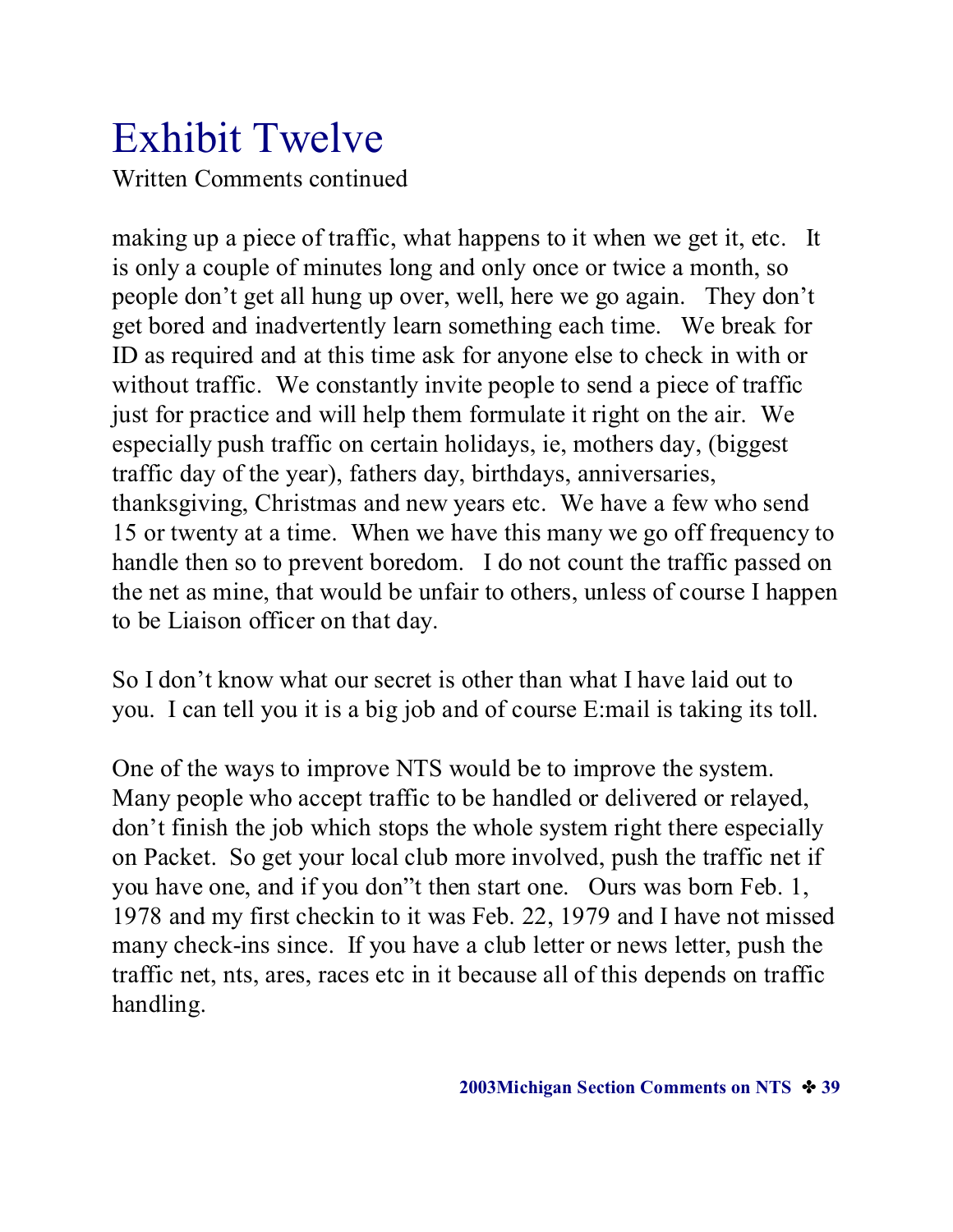Written Comments continued

Stress the need to send SAR's and PSHR's at the end of the month. Whether or not anyone has handled traffic, he or she should send an SAR!

So, John, I don't know if any of this will help you or not. I hope it does. That's what we do and I guess we are just lucky. We have others from our club and net that make the PSHR each month also. Look for Ka4fzi, Wa4eic, Wa4yl, Ke4uof, and of course me.

I am enclosing a news letter for your interest. This is an old one because in the hot summer I cut it to 4 pages.

If I can be of any further service just E:mail me or write if you like.

73 Earl, K4fqu, Net manager SWFTN;

\*\*\*\*\*\*\*\*\*\*\*\*\*\*\*\*\*\*\*\*\*\*\*\*\*\*\*\*\*\*\*\*\*\*\*\*\*\*\*\*\*\*\*\*\*\*\*\*\*\*\*\*\*\*\*\*\*\*\*\*\*\*\*\*\*\*\*\*\*\*\*\* Hi John,

I think one reason the numbers are lower is the reporting restructure. The caps and category changes make a BIG difference.

For the month of June I had 76 QNI(checkins), 10 NCS, and 9 reps. My SAR was orig 1, recd 216, sent 181, deld 24 (tot 422) I run an NTS pactor MBO and have 3 section appointments.

Under the OLD system my PSHR would be 1/60 2/24 3/24 4/24 5/1 6/30 7/0 8/30 Total 193.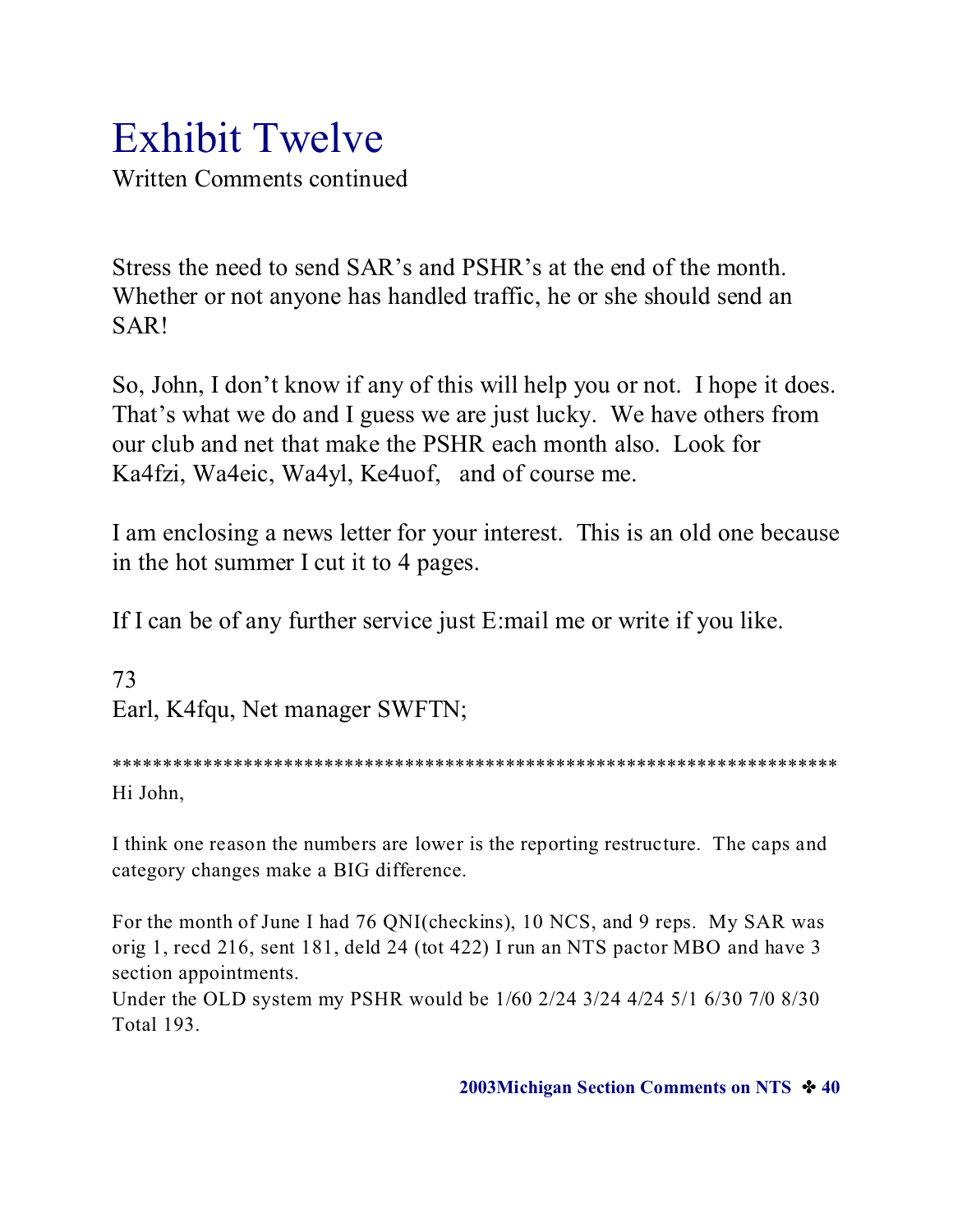Written Comments continued

The same activities under the NEW PSHR would be 1/40 2/40 3/30 4/0 5/0 6/10 Total 120.

One NTS station I know used to pick up traffic from the club station in a local hospital 1/week and send it. Each message was counted as origination and each week that station claimed 10 points for public service increasing the OLD PSHR by 40 to 50 points for service plus every origination so the count was well up in the 200's. Under the new rules it is just 100.

Some who made the required 70 under the old system no longer can because they were traffic handlers only and counted NCS, rep, orig and deld. The new standards are much fairer to the emergency (ARES/RACES) people who don't handle traffic much but still serve the public. When comments were requested by ARRL, I suggested 2 separate PSHR's … one for NTS and one for emergency response.

A second reason for fewer responses and lower scores is the removal of the Section News from QST. Those who work hard in public services/NTS no longer see their appreciation in print by all ARRL members, rather they may or may not be recognized on the ARRL web section page or sent by the SM in a newsletter the members can subscribe to (not a high percentage).

Our CW NTS net, QFN, report for June is QNI 822 and QTC 409 in 60 sessions with all NCS and reps to 4RN and RN5 covered every session. It is a good record but who besides the participants can know? Unfortunately recognition of efforts by all was important and seems to have been muffled.

I don't have an answer other than, perhaps, finding some way locally to recognize those who are in there working but have fallen through the service cracks. Please share any solutions you have with us.

Phyllisan West KA4FZI 1410 Shelby Parkway Cape Coral, FL 33904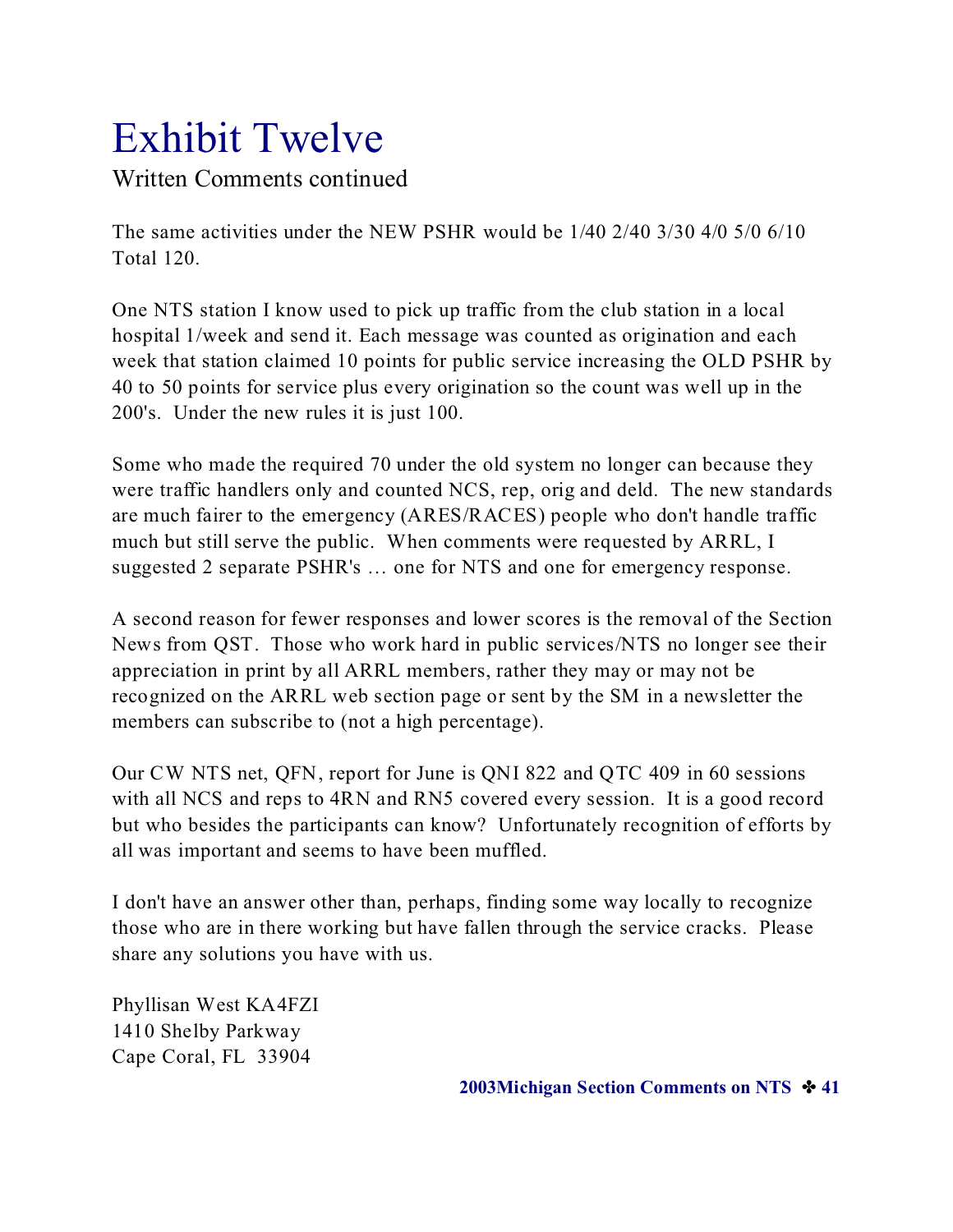### Exhibit Twelve Written Comments continued

From: "Sam Sample" <samvvc@theriver.com> To: "John J. McDonough" <wb8rcr@arrl.net> Subject: Re: Public Service Honor Roll Date: Mon, 7 Jul 2003 09:14:01 -0700

Dear Sir: several reasons occurred during my 20 years of operating and handling traffic, I guess the major one was the demise of the Pacific Coast Traffic net, and the advent of the Digital traffic wars, the start of the problem was when the digital people started excluding the regular traffic nets in their criteria, the beginning of the end as more and more traffic was being passed via digital methods and excluding the National Traffic System, in the beginning the digital Traffic System was an affiliate of the National Traffic System, then began the repetitive messages such as WB5NKC.,NM1K,KF5A,W1GMF.N2LTC,W1PEX,K5UPN,KK3F. and a myriad of other

station sending out digital messages by the thousands, in those days and today , you had to spend at least 8 to 10 hours in the shack to try and deliver all of the trash traffic that at that time was being pushed over the air, my digital system was swamped with this trash traffic of no meaning but just mechanically put on the air by computer systems without even a station knowing or caring what kind of traffic it was or its content only working your automatic system to get the large amount of a traffic count possible regardless of the content of the messages, all of the traffic was gleaned from the F.C.C.`s ledger of mostly new hams just coming into the hobby with spamming messages the same that was sent daily to thousands of new hams only for the count , This Was the final burn out of my station, Traffic was handled from coast to coast with out a human seeing or handling any of the traffic content unknown and only the numbers of messages were recorded, this in my estimation was not what my station was built up for, I was a traffic handler not an automatic relay station, many thousands of messages were sent to new hams without the thought of the persons want or possible use of the hobby that he or she selected just the almighty count that mattered, this